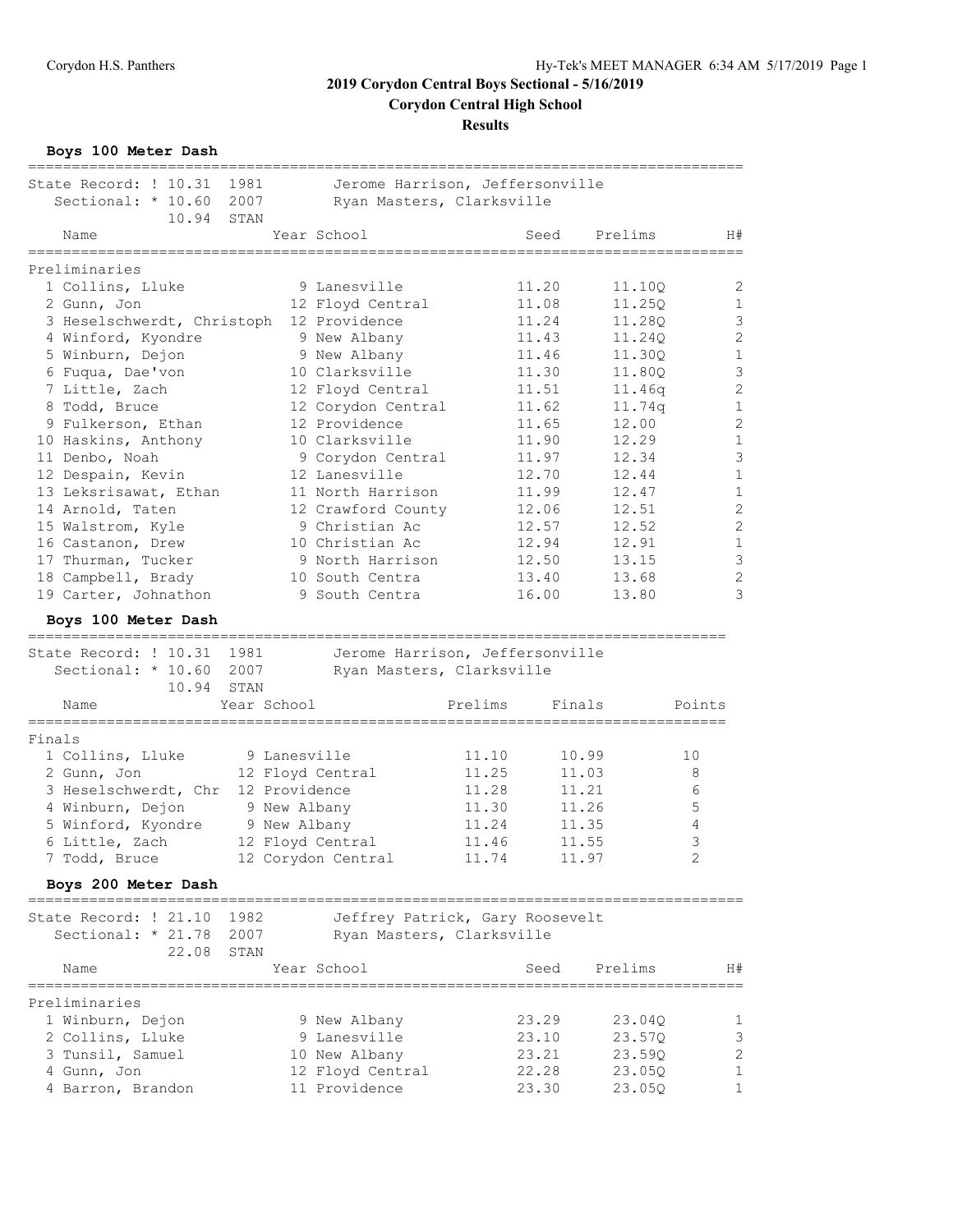#### **Results**

#### **....Boys 200 Meter Dash**

| 6 Hutslar, Zac                           | 9 Floyd Central    | 23.75 | 23.720 | $\overline{2}$ |
|------------------------------------------|--------------------|-------|--------|----------------|
| 7 Heselschwerdt, Christoph 12 Providence |                    | 23.14 | 23.900 | 3              |
| 8 Fuqua, Dae'von                         | 10 Clarksville     | 23.59 | 24.15q | $\overline{c}$ |
| 9 Phillips, Noah                         | 12 Corydon Central | 24.42 | 24.47  | 3              |
| 10 Nash, Michael                         | 9 Clarksville      | 24.75 | 25.30  | $\mathbf{1}$   |
| 11 Todd, Bruce                           | 12 Corydon Central | 24.66 | 25.81  | $\overline{c}$ |
| 12 Arnold, Trenton                       | 12 Crawford County | 25.09 | 26.18  | 1              |
| 13 Leksrisawat, Ethan                    | 11 North Harrison  | 25.60 | 26.56  | $\overline{c}$ |
| 14 Taylor, Kade                          | 10 Christian Ac    | 27.12 | 26.60  | $\mathbf{1}$   |
| 15 Ma, He                                | 9 Christian Ac     | 26.74 | 27.01  | 3              |
| 16 Campbell, Brady                       | 10 South Centra    | 26.40 | 28.07  | 3              |
| -- Arnold, Taten                         | 12 Crawford County | 25.38 | DO.    | $\overline{2}$ |

#### **Boys 200 Meter Dash**

================================================================================

| State Record: ! 21.10 1982<br>Sectional: $* 21.78$<br>22.08 | 2007<br>STAN    | Jeffrey Patrick, Gary Roosevelt<br>Ryan Masters, Clarksville |        |        |
|-------------------------------------------------------------|-----------------|--------------------------------------------------------------|--------|--------|
| Name                                                        | Year School     | Prelims                                                      | Finals | Points |
| Finals                                                      |                 |                                                              |        |        |
| 1 Tunsil, Samuel                                            | 10 New Albany   | 23.59                                                        | 22.73  | 10     |
| 2 Collins, Lluke                                            | 9 Lanesville    | 23.57                                                        | 22.88  | 8      |
| 3 Barron, Brandon                                           | 11 Providence   | 23.05                                                        | 23.13  | 6      |
| 4 Winburn, Dejon                                            | 9 New Albany    | 23.04                                                        | 23.33  | 5      |
| 5 Hutslar, Zac                                              | 9 Floyd Central | 23.72                                                        | 23.52  |        |
| 6 Heselschwerdt, Chr                                        | 12 Providence   | 23.90                                                        | 23.69  |        |

#### **Boys 400 Meter Dash**

State Record: ! 46.99 2002 David Neville, Merrillville Sectional: \* 48.32 5/16/2019 Micah Camble, New Albany 49.40 STAN<br>Year School Name Year School Seed Finals H# Points =================================================================================== 1 Camble, Micah 12 New Albany 49.17 48.32\*STAN 2 10 2 Cosby, Brayden 12 New Albany 49.87 49.43 2 8 3 Hyde, Ian 11 Floyd Central 51.32 50.79 2 6 4 Kruer, Samuel 12 Providence 51.40 51.60 2 5 5 Eve, Jacob 11 Corydon Central 51.20 52.21 2 4 6 Little, Zach 12 Floyd Central 55.65 54.17 2 3 7 Phillips, Noah 12 Corydon Central 51.40 55.14 2 2 8 Perkinson, Alexand 11 Providence 55.43 56.23 1 1 9 Sieg, David 9 North Harrison 56.50 56.82 1 10 Kiviniemi, Jack 10 Borden 57.80 57.04 1 11 Walstrom, Kyle 9 Christian Ac 1:00.34 57.29 1 12 Schweitzer, Gavin 11 South Centra 53.50 59.61 2 13 Hodge, Brandon 10 Christian Ac 58.54 1:00.73 1 14 Haskins, Anthony 10 Clarksville 56.18 1:01.15 1

===================================================================================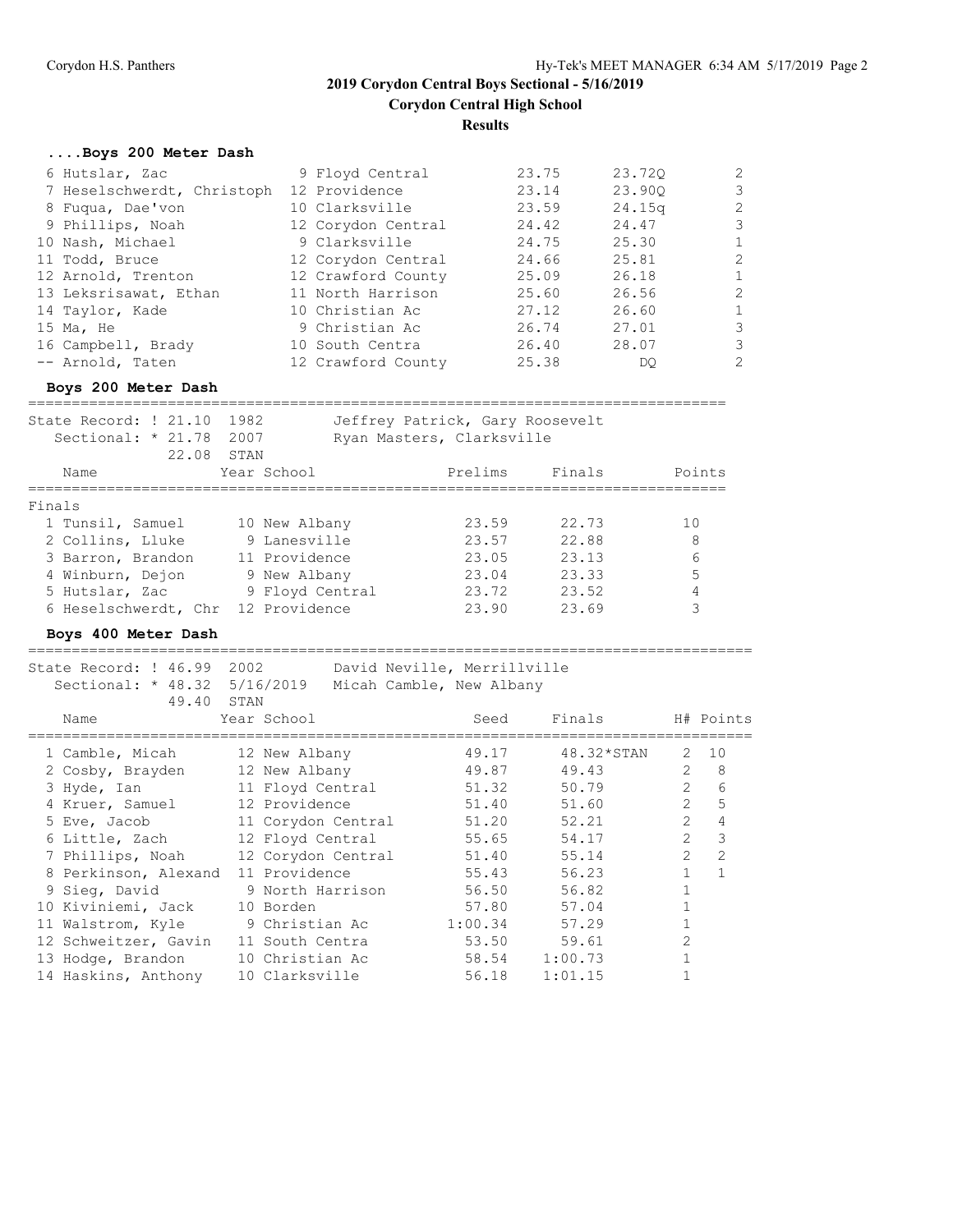**Results**

**Boys 800 Meter Run**

| State Record: ! 1:49.25 2011           |                    | Austin Mudd, Center Grove   |                                       |                |                |
|----------------------------------------|--------------------|-----------------------------|---------------------------------------|----------------|----------------|
| Sectional: * 1:57.80                   | 1992               | Ryan Zoeller, Floyd Central |                                       |                |                |
| 1:56.32                                | STAN               |                             |                                       |                |                |
| Name                                   | Year School        | Seed                        | Finals                                |                | H# Points      |
|                                        |                    |                             | ------------------------------------- |                |                |
| 1 Marshall, Camden                     | 10 Corydon Central | 2:02.33                     | 2:00.22                               | 2              | 10             |
| 2 Ellis, Ross                          | 12 Floyd Central   | 2:01.13                     | 2:00.30                               | 2              | 8              |
| 3 Baker, Jude                          | 11 South Centra    | 2:03.00                     | 2:02.43                               | 2              | 6              |
| 4 Wallingford, Alexa 12 New Albany     |                    | 2:05.00                     | 2:05.80                               | $\overline{2}$ | 5              |
| 5 Futter, Noah                         | 11 Christian Ac    | 2:09.64                     | 2:07.54                               | $\overline{2}$ | $\overline{4}$ |
| 6 Cheatham, Lody                       | 9 Borden           | 2:10.00                     | 2:12.01                               | $\overline{2}$ | $\mathbf{3}$   |
| 7 Hardesty, Jaden                      | 11 Christian Ac    | 2:10.71                     | 2:12.91                               | $\mathbf{1}$   | $\overline{2}$ |
| 8 Robertson, Luke                      | 11 North Harrison  | 2:10.50                     | 2:13.99                               | $\overline{2}$ | $\mathbf{1}$   |
| 9 Upton, Tyler                         | 12 Providence      | 2:09.00                     | 2:15.36                               | 2              |                |
| 10 Huber, Garrett                      | 9 Providence       | 2:08.00                     | 2:19.33                               | $\overline{2}$ |                |
| 11 Beasley, Tristan                    | 9 Crawford County  | 2:24.70                     | 2:19.36                               | $\mathbf 1$    |                |
|                                        |                    |                             |                                       | $\mathbf 1$    |                |
| 12 Smythe, Nathaniel                   | 12 Corydon Central | 2:14.00                     | 2:19.84                               |                |                |
| 13 Liebert, Preston                    | 9 South Centra     | 2:14.00                     | 2:21.17                               | $\mathbf{1}$   |                |
| 14 Flickner, Justin                    | 10 North Harrison  | 2:29.50                     | 2:27.29                               | $\mathbf 1$    |                |
| 15 Riddell, Dillon                     | 12 Crawford County | 2:21.10                     | 2:29.95                               | $\mathbf{1}$   |                |
| 16 Titus, Alex                         | 9 Clarksville      | 2:29.32                     | 2:36.84                               | $\mathbf{1}$   |                |
| 17 Merry, Brenden                      | 9 Lanesville       | 2:55.00                     | 2:58.38                               | 1              |                |
| -- Heinemann, Luke                     | 11 Floyd Central   | 1:59.97                     | ΝT                                    | 2              |                |
| Boys 1600 Meter Run                    |                    |                             |                                       |                |                |
|                                        |                    |                             |                                       |                |                |
|                                        |                    |                             |                                       |                |                |
|                                        |                    |                             |                                       |                |                |
| State Record: ! 4:03.00 2011           |                    | Austin Mudd, Center Grove   |                                       |                |                |
| Sectional: * 4:17.64 2009              | Tyler Byrne        |                             |                                       |                |                |
| 4:17.37                                | STAN               |                             |                                       |                |                |
| Name                                   | Year School        | Seed                        | Finals                                |                | Points         |
|                                        |                    |                             | ----------------------------          |                |                |
| 1 Futter, Caleb                        | 12 Christian Ac    | 4:13.49                     | 4:29.93                               | 10             |                |
| 2 Marshall, Camden                     | 10 Corydon Central | 4:41.22                     | 4:34.43                               | 8              |                |
| 3 Griffin, Hunter                      | 10 Floyd Central   | 4:40.00                     | 4:39.90                               | $\epsilon$     |                |
| 4 Heitz, Evan                          | 12 Christian Ac    | 4:38.52                     | 4:42.54                               | 5              |                |
| 5 Gavin, Just                          | 10 Borden          | 4:37.00                     | 4:49.11                               | 4              |                |
| 6 Gleitz, Isaac                        | 12 North Harrison  | 4:52.00                     | 4:49.72                               | 3              |                |
| 7 Cheatham, Lody                       | 9 Borden           | 4:46.00                     | 4:50.95                               | $\sqrt{2}$     |                |
| 8 Baker, Maddox                        | 9 South Centra     | 4:47.00                     | 4:53.19                               | $\mathbf{1}$   |                |
| 9 Schindler, Gregory 10 New Albany     |                    | 5:09.82                     | 4:56.98                               |                |                |
| 10 Wenning, Jacob 9 North Harrison     |                    | 4:51.00                     | 4:59.63                               |                |                |
| 11 Huber, Garrett                      | 9 Providence       | 5:08.87                     | 5:02.06                               |                |                |
| 12 Gaines, Thomas                      | 12 Providence      | 4:40.54                     | 5:02.08                               |                |                |
| 13 Beasley, Blake                      | 9 Crawford County  | 5:30.10                     | 5:37.44                               |                |                |
| -- Davis, Dylan                        | 9 South Centra     | 5:15.00                     | ΝT                                    |                |                |
| -- Moore, Andrew                       | 9 Clarksville      | 6:14.43                     | ΝT                                    |                |                |
| -- Redden, Nick                        | 10 Crawford County | 5:48.90                     | ΝT                                    |                |                |
| -- Wellman, Ethan                      | 9 Clarksville      | 5:56.24                     | ΝT                                    |                |                |
|                                        | 9 Lanesville       |                             | ΝT                                    |                |                |
| -- Kramer, Jacob<br>-- Heinemann, Luke | 11 Floyd Central   | 5:55.00<br>4:30.00          | ΝT                                    |                |                |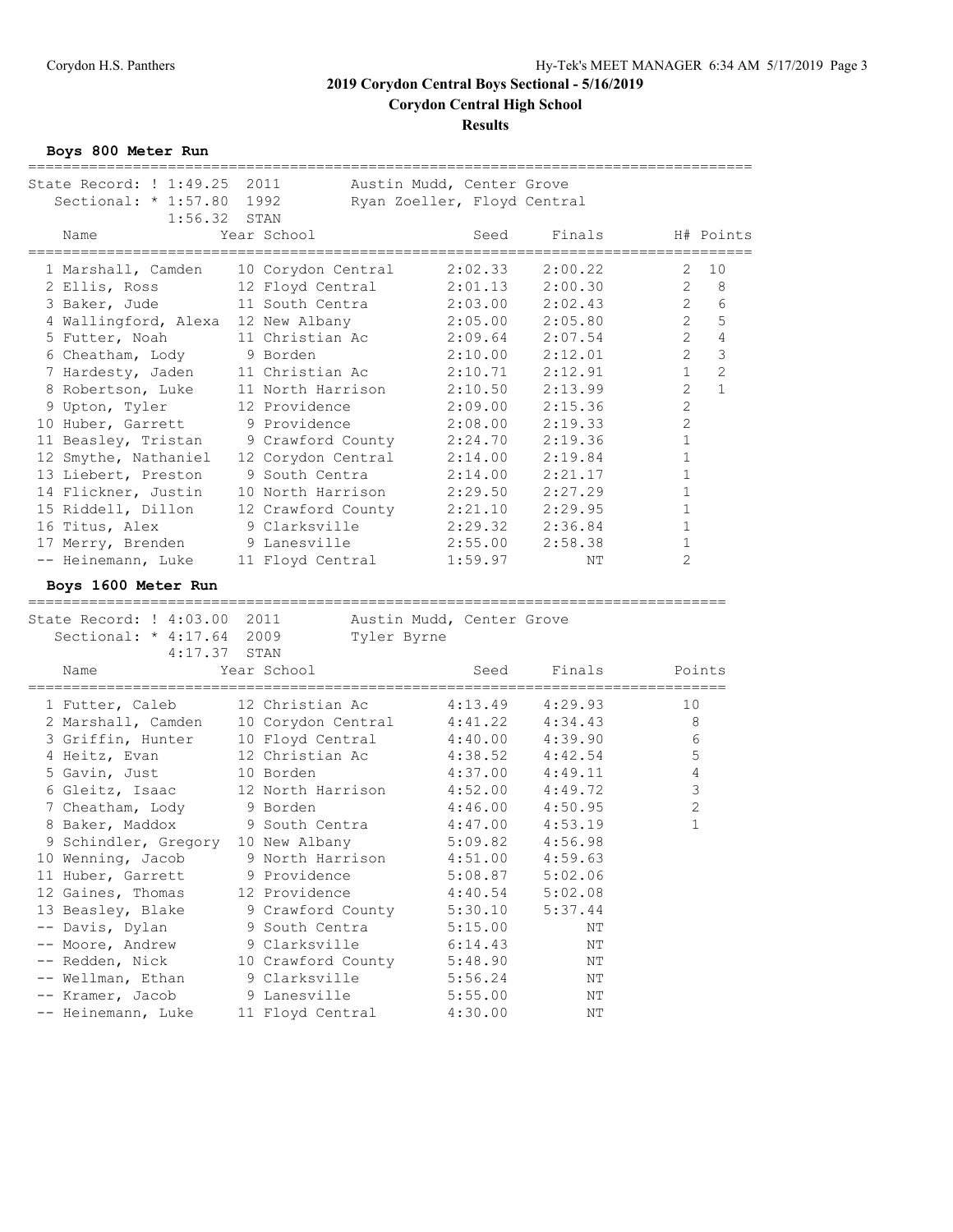## **Results**

**Boys 3200 Meter Run**

| State Record: ! 8:51.15<br>Sectional: * 9:11.68 5/17/2018<br>9:19.38 | 2012<br>STAN       | Futsum Zienasellassie, North Central<br>Skylar Stidam, Christian Ac |                                      |                          |
|----------------------------------------------------------------------|--------------------|---------------------------------------------------------------------|--------------------------------------|--------------------------|
| Name                                                                 | Year School        | Seed                                                                | Finals                               | Points                   |
| 1 Futter, Caleb                                                      | 12 Christian Ac    | 9:03.98                                                             | 9:26.35                              | 10                       |
| 2 Griffin, Hunter                                                    | 10 Floyd Central   | 9:43.01                                                             | 10:06.63                             | 8                        |
| 3 Naville, Weston                                                    | 9 Floyd Central    | 10:15.11                                                            | 10:06.87                             | 6                        |
| 4 Gonzalez-Cordova,                                                  | 11 New Albany      | 10:40.31                                                            | 10:09.93                             | 5                        |
| 5 Crouse, Aaron                                                      | 12 Christian Ac    | 11:20.15                                                            | 10:54.45                             | $\sqrt{4}$               |
| 6 Malloy, Collin                                                     | 11 New Albany      | 11:06.38                                                            | 10:55.21                             | $\mathsf 3$              |
| 7 Dykes, Bradon                                                      | 12 Providence      | 11:14.30                                                            | 11:11.21                             | $\mathbf{2}$             |
| 8 Hougland, Zach                                                     | 10 Corydon Central | 10:56.00                                                            | 11:13.45                             | $\mathbf{1}$             |
| 9 Flispart, Nolan                                                    | 9 Borden           | 11:12.00                                                            | 11:20.91                             |                          |
| 10 Connin, Kaden                                                     | 9 Providence       | 11:24.00                                                            | 11:25.97                             |                          |
| 11 Gall, Wyatt                                                       | 10 Crawford County | 12:20.10                                                            | 11:38.80                             |                          |
| -- Davis, Dylan                                                      | 9 South Centra     | 11:35.00                                                            | ΝT                                   |                          |
| -- Hoffman, Blake                                                    | 10 Borden          | 12:05.00                                                            | ΝT                                   |                          |
| -- Lawson, Dylen                                                     | 11 Corydon Central | 11:08.32                                                            | ΝT                                   |                          |
|                                                                      |                    |                                                                     |                                      |                          |
| Boys 110 Meter Hurdles                                               |                    |                                                                     |                                      |                          |
| State Record: ! 13.64 1976                                           | Jerry Hill         |                                                                     |                                      |                          |
| Sectional: * 14.04 1993                                              |                    | Ty Yeager, Floyd Central                                            |                                      |                          |
| 14.65                                                                | STAN               |                                                                     |                                      |                          |
| Name                                                                 | Year School        |                                                                     | Seed<br>============================ | Prelims<br>H#            |
| Preliminaries                                                        |                    |                                                                     |                                      |                          |
| 1 Eze, Ndubisi                                                       | 12 New Albany      |                                                                     | 14.70                                | 15.50Q<br>1              |
| 2 Stroud, DeAndre                                                    | 12 New Albany      |                                                                     | 15.35                                | $\mathbf{2}$<br>15.64Q   |
| 3 Wheatley, Eric                                                     | 11 Borden          |                                                                     | 14.99                                | $\overline{c}$<br>15.690 |
| 4 Hutto, Talon                                                       | 11 Floyd Central   |                                                                     | 16.12                                | $\mathbf{1}$<br>16.030   |
| 5 Wright, Wenkers                                                    | 10 Floyd Central   |                                                                     | 16.50                                | $\mathbf{2}$<br>16.30q   |
| 6 Kruer, Samuel                                                      | 12 Providence      |                                                                     | 17.31                                | $\overline{c}$<br>17.10q |
| 7 Garrow, Christopher                                                | 10 Corydon Central |                                                                     | 17.80                                | $\mathbf{1}$<br>17.51q   |
| 8 Bruner, Gavin                                                      | 10 North Harrison  |                                                                     | 18.50                                | $\mathbf{1}$<br>18.88q   |
| 9 Vernon, Cody                                                       | 9 North Harrison   |                                                                     | 19.37                                | $\overline{c}$<br>19.10  |
| 10 Carnley, Mason                                                    | 10 Corydon Central |                                                                     | 18.63                                | $\overline{c}$<br>19.98  |
| 11 Capps, Dakota                                                     | 9 Clarksville      |                                                                     | 19.70                                | $\mathbf{1}$<br>20.38    |
| 12 Terry, Shaye                                                      | 10 South Centra    |                                                                     | 20.05                                | $\overline{c}$<br>22.02  |
| 13 Liebert, Cody                                                     | 9 South Centra     |                                                                     | 21.50                                | 22.03<br>1               |
|                                                                      |                    |                                                                     |                                      |                          |
| Boys 110 Meter Hurdles                                               |                    |                                                                     |                                      |                          |
| State Record: ! 13.64                                                | 1976<br>Jerry Hill |                                                                     |                                      |                          |
| Sectional: * 14.04 1993                                              |                    | Ty Yeager, Floyd Central                                            |                                      |                          |
| 14.65                                                                | STAN               |                                                                     |                                      |                          |
| Name                                                                 | Year School        | Prelims                                                             | Finals                               | Points                   |
|                                                                      |                    |                                                                     |                                      |                          |
| Finals<br>1 Eze, Ndubisi                                             | 12 New Albany      | 15.50                                                               | 14.52 STAN                           | 10                       |
|                                                                      | 11 Borden          | 15.69                                                               | 14.68                                | 8                        |
| 2 Wheatley, Eric                                                     |                    |                                                                     |                                      |                          |
| 3 Stroud, DeAndre<br>4 Hutto, Talon                                  | 12 New Albany      | 15.64                                                               | 15.70<br>15.71                       | 6<br>5                   |
|                                                                      | 11 Floyd Central   | 16.03<br>16.30                                                      | 16.03                                | 4                        |
| 5 Wright, Wenkers                                                    | 10 Floyd Central   |                                                                     |                                      |                          |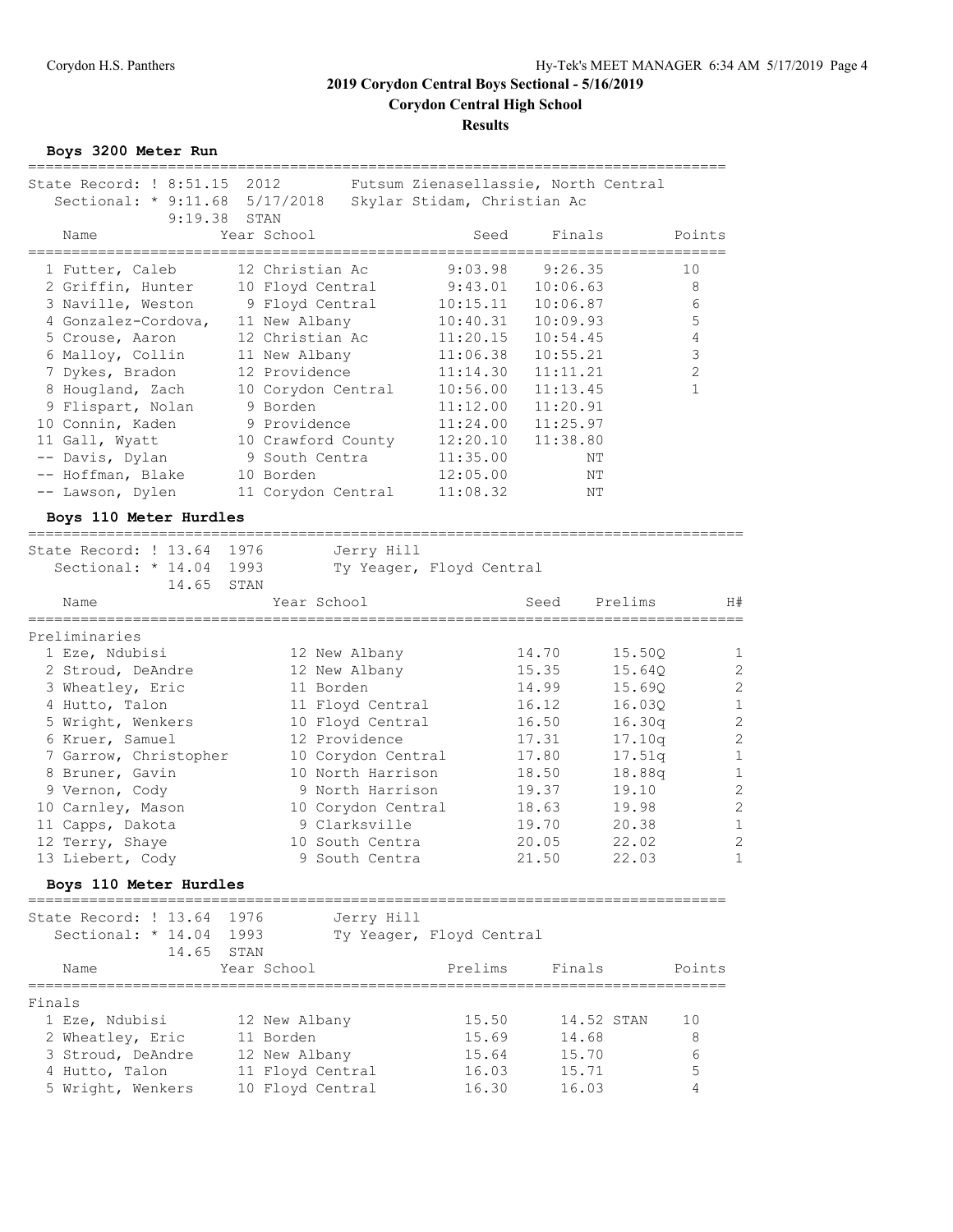**Corydon Central High School**

#### **Results**

#### **....Boys 110 Meter Hurdles**

| 6 Garrow, Christophe 10 Corydon Central |                   | 17.51 | 16.91 | -3           |
|-----------------------------------------|-------------------|-------|-------|--------------|
| 7 Kruer, Samuel                         | 12 Providence     | 17.10 | 17.01 |              |
| 8 Bruner, Gavin                         | 10 North Harrison | 18.88 | 18.74 | $\mathbf{1}$ |

#### **Boys 300 Meter Hurdles**

| State Record: ! 36.26<br>Sectional: * 39.63 2003 | 2007 | Bryce Brown, Evansville Harrison<br>Quentin Combs, Corydon Central |       |        |                |                |
|--------------------------------------------------|------|--------------------------------------------------------------------|-------|--------|----------------|----------------|
| 39.01 STAN                                       |      |                                                                    |       |        |                |                |
| Name                                             |      | Year School                                                        | Seed  | Finals |                | H# Points      |
| 1 Stroud, DeAndre                                |      | 12 New Albany                                                      | 40.54 | 40.19  | 2              | 10             |
| 2 Wheatley, Eric                                 |      | 11 Borden                                                          | 40.94 | 40.39  | $\mathcal{L}$  | 8              |
| 3 Hutto, Talon                                   |      | 11 Floyd Central                                                   | 40.77 | 41.04  | $\mathfrak{D}$ | 6              |
| 4 Pruitt, Xzavier                                |      | 10 New Albany                                                      | 43.21 | 42.28  | $\mathcal{L}$  | 5              |
| 5 Drury, Bryce                                   |      | 12 Providence                                                      | 42.02 | 42.82  | $\overline{2}$ | $\overline{4}$ |
| 6 Edwards, Collin                                |      | 12 Floyd Central 44.26                                             |       | 43.24  | $\mathcal{L}$  | 3              |
| 7 O'Bryant, Charles                              |      | 12 Providence                                                      | 48.13 | 45.04  | $\mathbf{1}$   | $\overline{2}$ |
| 8 Garrow, Christophe                             |      | 10 Corydon Central                                                 | 45.12 | 46.71  | $\overline{2}$ | $\mathbf{1}$   |
| 9 Capps, Dakota                                  |      | 9 Clarksville                                                      | 47.80 | 46.81  |                |                |
| 10 Bruner, Gavin                                 |      | 10 North Harrison                                                  | 50.50 | 48.18  | 1              |                |
| 11 Huerta, Carlos                                |      | 11 Borden                                                          | 49.80 | 49.97  |                |                |
| 12 Carnley, Mason                                |      | 10 Corydon Central                                                 | 46.32 | 50.37  | $\overline{2}$ |                |
| 13 Terry, Shaye                                  |      | 10 South Centra                                                    | 49.00 | 50.76  |                |                |
| 14 Liebert, Cody                                 |      | 9 South Centra the South Central                                   | 51.00 | 51.18  |                |                |
| 15 Moorman, Matt                                 |      | 9 North Harrison                                                   | 50.10 | 52.26  |                |                |

## **Boys 4x100 Meter Relay**

=================================================================================== State Record: ! 41.02 1982 Gary Roosevelt Sectional: \* 42.73 2014 Floyd Central 42.54 STAN School School Seed Finals H# Points =================================================================================== 1 New Albany 44.10 43.71 2 10 1) Tunsil, Samuel 10 2) Johnson, Ja'raylan 9 3) Stovall, Davaughn 10 4) Winford, Kyondre 9 5) Eze, Ndubisi 12 6) Henderson, Travon 11 7) Winburn, Dejon 9 8) 2 Floyd Central 43.88 44.49 2 8 1) Little, Zach 12 2) Wright, Gregory 12 3) Hutslar, Zac 9 4) Wright, Wenkers 10 5) Gunn, Jon 12 (5) South Containst Solutions of the South States of the South States of Tanar and States of T 7) Mercer, Thomas 11 8) 3 Providence 44.70 45.30 2 6 1) Tucker, Gabriel 11 2) Fulkerson, Ethan 12 3) Heselschwerdt, Christopher 12 4) Barron, Brandon 11 5) Edwards, Bishop 11 6) Ohlmann, Isaac 10 4 North Harrison 2008 12:00 47.90 48.22 2 5 1) Leksrisawat, Ethan 11 2) Shouse-Schmidt, Dylan 12 3) Flickner, Justin 10 4) Saltsgaver, Dylan 11 5) Wenning, Jacob 9 6) Long, Chase 11 7) Whittaker, Colby 10 8) Thurman, Tucker 9 5 Clarksville 46.50 48.84 2 4 1) Minor, Keyshawn 10 2) Haskins, Anthony 10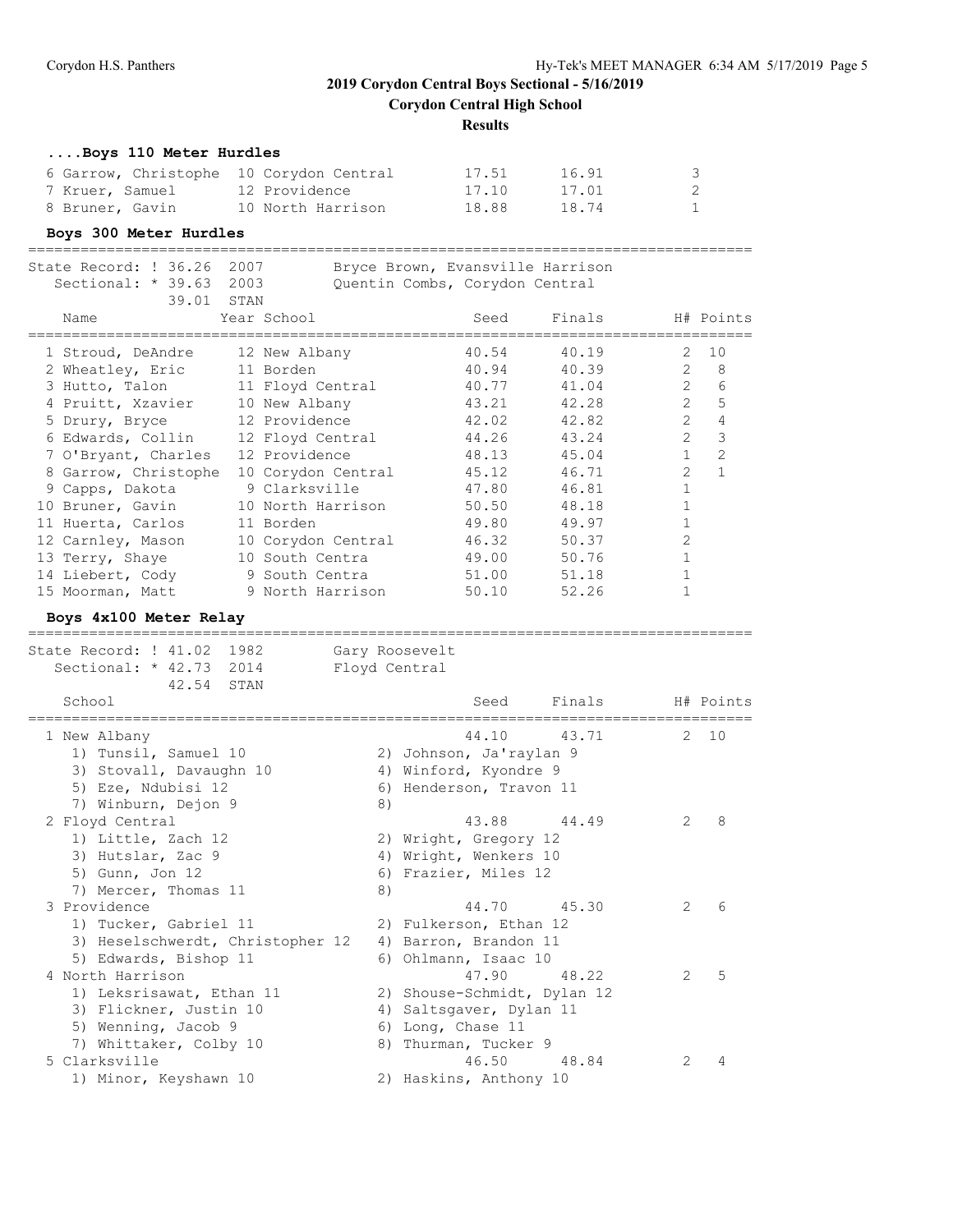## **Corydon Central High School**

#### **Results**

## **....Boys 4x100 Meter Relay**

| 3) Nash, Michael 9                            |    | 4) Fuqua, Dae'von 10                        |           |
|-----------------------------------------------|----|---------------------------------------------|-----------|
| 5) Capps, Dakota 9                            | 6) |                                             |           |
| 6 Christian Academy of Indiana                |    | 50.25<br>49.59                              | 1<br>3    |
| 1) Hodge, Brandon 10                          |    | 2) Walstrom, Kyle 9                         |           |
| 3) Ma, He 9                                   |    | 4) Taylor, Kade 10                          |           |
| 5) Castanon, Drew 10                          | 6) |                                             |           |
| 7 Borden                                      |    | 51.18<br>50.17                              | 2<br>1    |
| 1) Lawson, Blake 12                           |    | 2) Popp, Clay 12                            |           |
| 3) Biehle, Micheal 11                         |    | 4) Bahan, Dylan 12                          |           |
| 5) Huerta, Carlos 11                          | 6) | Johnson, Elias 11                           |           |
| 7) Kiviniemi, Jack 10                         | 8) |                                             |           |
| 8 Crawford County                             |    | 49.21<br>50.63                              | 2<br>1    |
| 1) Sheckells, Clayton 12                      |    | 2) Conrad, Hunter 9                         |           |
| 3) Hammond, Blake 9                           |    | 4) Arnold, Taten 12                         |           |
| 5) Arnold, Trenton 12                         | 6) |                                             |           |
| 9 South Central (Elizabeth)                   |    | 51.00<br>53.34                              | 1         |
| 1) Liebert, Preston 9                         |    | 2) Carter, Johnathon 9                      |           |
| 3) Campbell, Brady 10                         |    | 4) Ballenger, Logan 9                       |           |
| 5) Terry, Shaye 10                            |    | 6) Brown, Dayton 9                          |           |
| Corydon Central                               |    | 46.26<br>DNF                                | 2         |
| 1) Holton, Jagger 10                          |    | 2) Lee, Lucas 10                            |           |
| 3) Mattingly, Austin 11                       |    | 4) Phillips, Noah 12                        |           |
| 5) Denbo, Noah 9                              |    | 6) Todd, Bruce 12                           |           |
| 7) Mercer, Canaan 11                          |    | 8) Money, Chandler 10                       |           |
| Boys 4x400 Meter Relay                        |    |                                             |           |
| ========<br>============                      |    | =================                           |           |
|                                               |    |                                             |           |
|                                               |    |                                             |           |
| State Record: ! 3:13.66 1980                  |    | Gary Roosevelt                              |           |
| Sectional: * 3:26.10                          |    | 5/16/2019 New Albany, New Albany            |           |
| 3:20.44                                       |    | S Tunsil, M Camble, K Winford, B Cosby      |           |
| STAN<br>School                                |    | Finals<br>Seed                              | H# Points |
|                                               |    |                                             |           |
| 1 New Albany                                  |    | 3:22.00<br>$3:26.10*$                       | 2<br>10   |
| 1) Stroud, DeAndre 12                         |    |                                             |           |
|                                               |    | 2) Camble, Micah 12                         |           |
| 3) Miles, Asius 10<br>5) Stovall, Davaughn 10 |    | 4) Wallingford, Alexander 12                |           |
|                                               |    | 6) Tunsil, Samuel 10                        |           |
| 7) Winford, Kyondre 9                         |    | 8) Cosby, Brayden 12<br>3:26.97<br>3:30.64  | 2<br>8    |
| 2 Floyd Central                               |    |                                             |           |
| 1) Ellis, Ross 12                             |    | 2) Hutto, Talon 11                          |           |
| 3) Hyde, Ian 11                               |    | 4) Gordon, Nicholas 10                      |           |
| 5) Frazier, Miles 12                          |    | 6) Gunn, Jon 12                             |           |
| 7) Heinemann, David 11                        |    | 8) Heinemann, Luke 11                       |           |
| 3 Corydon Central                             |    | 3:32.00<br>3:31.97                          | 6<br>2    |
| 1) Holton, Jagger 10                          |    | 2) Lee, Lucas 10                            |           |
| 3) Eve, Jacob 11                              |    | 4) Phillips, Noah 12                        |           |
| 5) Harbeson, Elliott 11                       |    | 6) Adams, Alton 11                          |           |
| 7) Mattingly, Austin 11                       | 8) |                                             |           |
| 4 Borden                                      |    | 3:39.00<br>3:33.64                          | 5<br>2    |
| 1) Mikel, Sterling 9                          |    | 2) Gavin, Just 10                           |           |
| 3) Wheatley, Eric 11                          |    | 4) Bahan, Dylan 12                          |           |
| 5) Cheatham, Lody 9                           |    | 6) Kiviniemi, Jack 10                       |           |
| 7) Harmes, Mason 11                           |    | 8) Huerta, Carlos 11                        |           |
| 5 Providence<br>1) Upton, Tyler 12            |    | 3:35.30<br>3:35.20<br>2) Barron, Brandon 11 | 2<br>4    |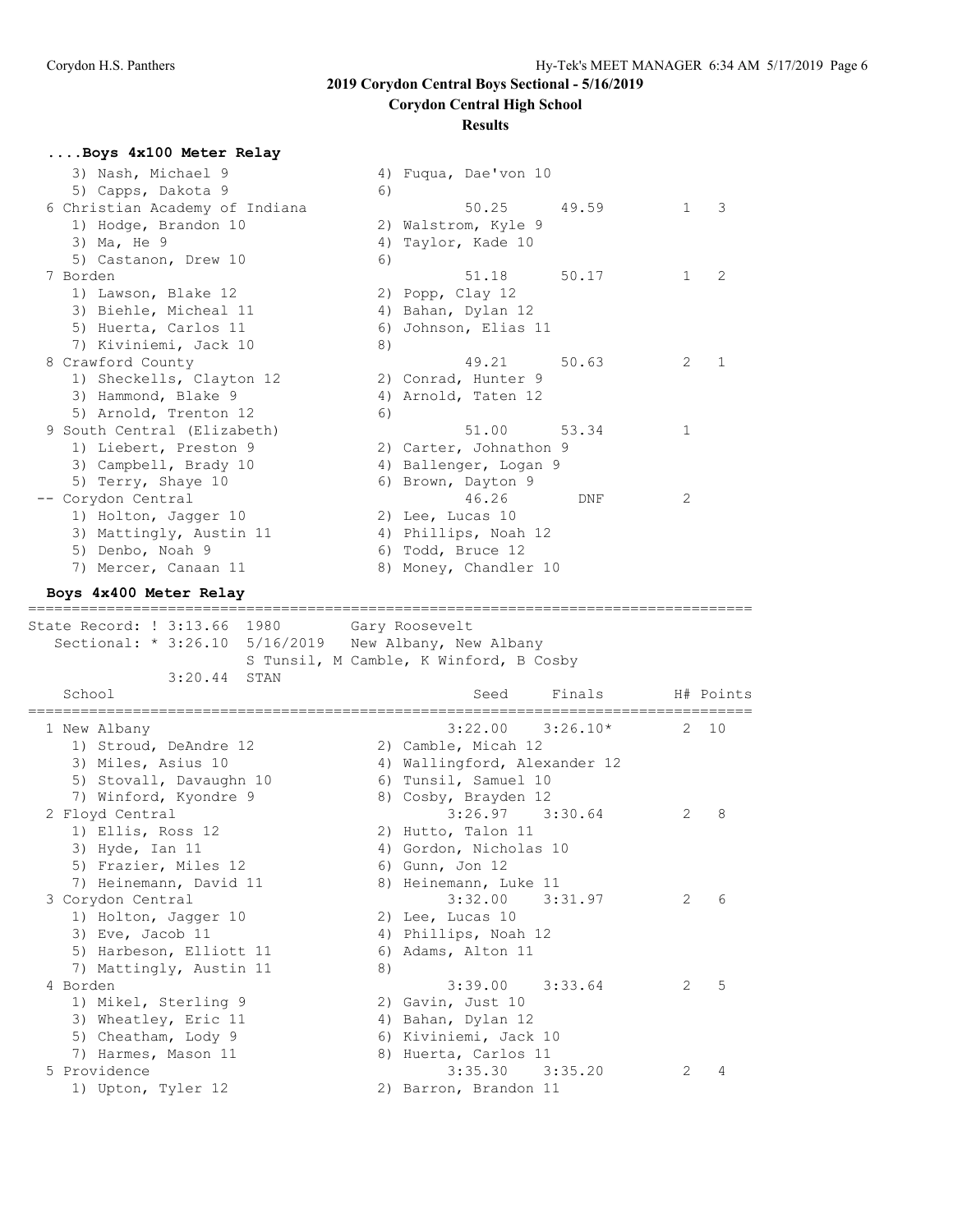## **Corydon Central High School**

#### **Results**

## **....Boys 4x400 Meter Relay**

| 3) O'Bryant, Charles 12        | 4) Kruer, Samuel 12         |                   |
|--------------------------------|-----------------------------|-------------------|
| 5) Perkinson, Alexander 11     | 6) Drury, Bryce 12          |                   |
| 6 Christian Academy of Indiana | $3:47.10$ $3:47.31$         | 3<br>2            |
| 1) Futter, Noah 11             | 2) Futter, Caleb 12         |                   |
| 3) Hodge, Brandon 10           | 4) Heitz, Evan 12           |                   |
| 5) Walstrom, Kyle 9            | 6) Taylor, Kade 10          |                   |
| 7) Crouse, Aaron 12            | 8) Hardesty, Jaden 11       |                   |
| 7 North Harrison               | $3:50.00$ $3:53.97$         | $\mathbf{1}$<br>2 |
| 1) Gleitz, Isaac 12            | 2) Shouse-Schmidt, Dylan 12 |                   |
| 3) Sieg, David 9               | 4) Leksrisawat, Ethan 11    |                   |
| 5) Long, Chase 11              | 6) Whittaker, Colby 10      |                   |
| 7) Robertson, Luke 11          | 8) Flickner, Justin 10      |                   |
| 8 South Central (Elizabeth)    | $3:40.00$ $4:02.95$         | 2                 |
| 1) Liebert, Preston 9          | 2) Schweitzer, Gavin 11     |                   |
| 3) Patterson, Dylan 11         | 4) Liebert, Cody 9          |                   |
| 5) Baker, Maddox 9             | 6) Terry, Shaye 10          |                   |
| 7) Baker, Jude 11              | 8) Brown, Dayton 9          |                   |
| 9 Crawford County              | $4:20.00$ $4:06.42$         |                   |
| 1) Beasley, Tristan 9          | 2) Beasley, Blake 9         |                   |
| 3) Riddell, Dillon 12          | 4) Hammond, Blake 9         |                   |
| 5) Stout, Daulton 12           | 6) Arnold, Trenton 12       |                   |
|                                |                             |                   |

## **Boys 4x800 Yard Relay**

================================================================================ State Record: ! 7:38.62 2011 Lawrence Central Sectional: \* 7:59.37 2012 North Harrison

| 7:53.43 STAN                   |    |                         |                                |        |
|--------------------------------|----|-------------------------|--------------------------------|--------|
| School                         |    | Seed                    | Finals                         | Points |
| 1 New Albany                   |    | 8:15.00                 | 8:17.51                        | 10     |
| 1) Camble, Micah 12            |    | 2) Cosby, Brayden 12    |                                |        |
| 3) Wallingford, Alexander 12   |    | 4) Miles, Asius 10      |                                |        |
| 5) Roberts, Joseph 11          |    | 6) Malloy, Collin 11    |                                |        |
| 7) Schindler, Gregory 10       |    |                         | 8) Gonzalez-Cordova, Angelo 11 |        |
| 2 Floyd Central                |    |                         | $8:25.95$ $8:21.31$            | 8      |
| 1) Ellis, Ross 12              |    | 2) Edwards, Collin 12   |                                |        |
| 3) Woosley, Wade 10            |    | 4) Gordon, Nicholas 10  |                                |        |
| 5) Hyde, Ian $11$              |    | 6) Heinemann, David 11  |                                |        |
| 7) Naville, Weston 9           |    | 8) Heinemann, Luke 11   |                                |        |
| 3 Christian Academy of Indiana |    |                         | $8:44.11$ $8:24.62$            | 6      |
| 1) Futter, Noah 11             |    | 2) Futter, Caleb 12     |                                |        |
| 3) Heitz, Evan 12              |    | 4) Hardesty, Jaden 11   |                                |        |
| 5) Crouse, Aaron 12            | 6) |                         |                                |        |
| 4 Borden                       |    |                         | $8:49.00$ $8:29.63$            | 5      |
| 1) Mikel, Sterling 9           |    | 2) Hoffman, Blake 10    |                                |        |
| 3) Gavin, Just 10              |    | 4) Cheatham, Lody 9     |                                |        |
| 5) Flispart, Nolan 9           | 6) |                         |                                |        |
| 5 Providence                   |    |                         | $8:54.50$ $8:41.07$            | 4      |
| 1) Huber, Garrett 9            |    | 2) Martinez, Edgardo 10 |                                |        |
| 3) Connin, Kaden 9             |    | 4) Upton, Tyler 12      |                                |        |
| 5) Kruer, Allen 10             |    | 6) O'Bryant, Charles 12 |                                |        |
| 7) Perkinson, Alexander 11     |    | 8) Gaines, Thomas 12    |                                |        |
| 6 South Central (Elizabeth)    |    |                         | $8:45.00$ $8:58.98$            | 3      |
| 1) Liebert, Preston 9          |    | 2) Schweitzer, Gavin 11 |                                |        |
| 3) Patterson, Dylan 11         |    | 4) Baker, Maddox 9      |                                |        |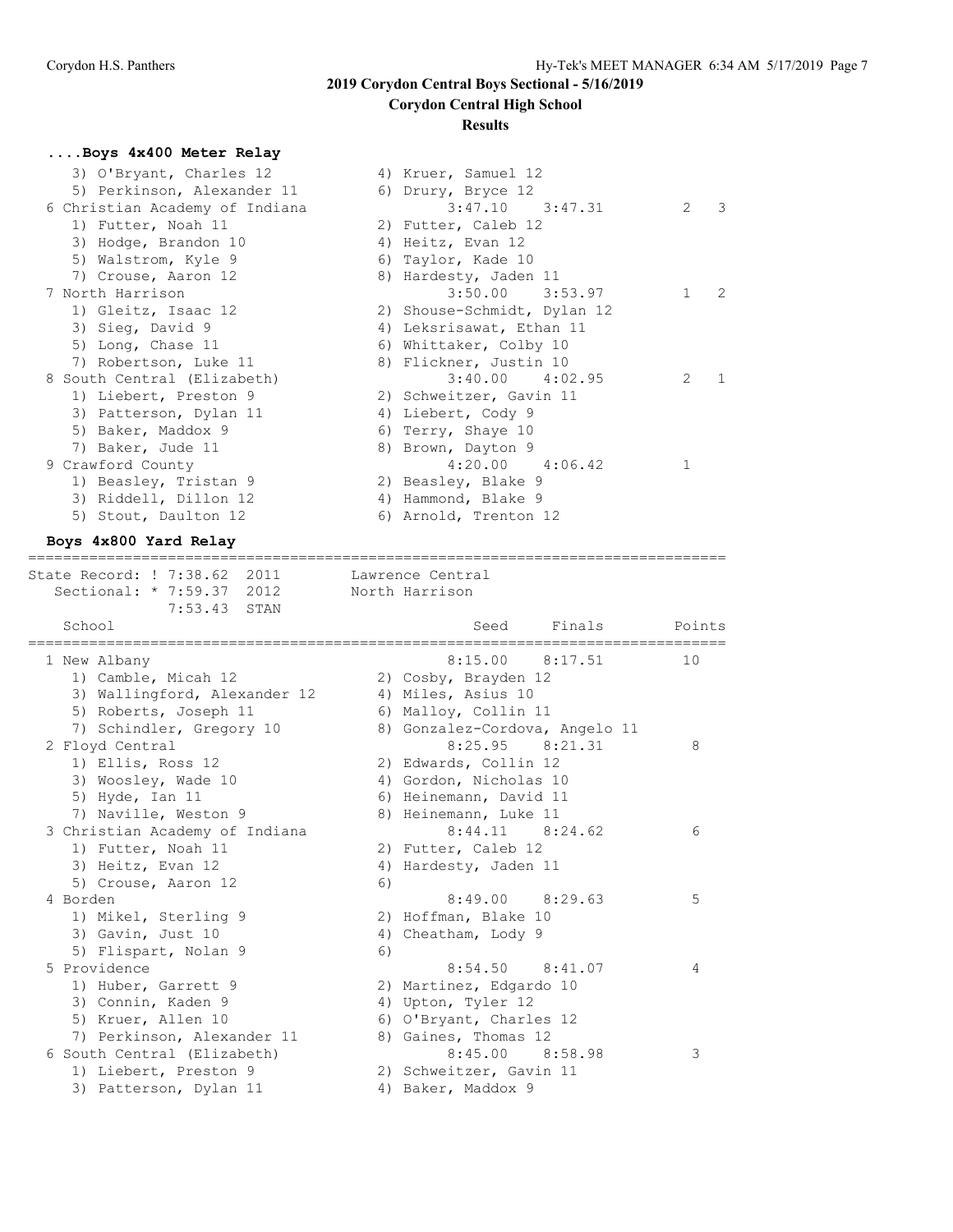**Corydon Central High School**

#### **Results**

#### **....Boys 4x800 Yard Relay**

| 5) Baker, Jude 11       | 6) Brown, Dayton 9     |  |
|-------------------------|------------------------|--|
| 7 North Harrison        | $9:45.00$ $10:13.52$   |  |
| 1) Wenning, Jacob 9     | 2) Gleitz, Isaac 12    |  |
| 3) Moorman, Matt 9      | 4) Sieg, David 9       |  |
| 5) Saltsgaver, Dylan 11 | 6) Long, Chase 11      |  |
| 7) Robertson, Luke 11   | 8) Flickner, Justin 10 |  |
|                         |                        |  |

#### **Boys High Jump**

================================================================================ State Record: ! 7-01.25 1977 Jeff Woodard, New Albany Sectional: \* 6-11.75 2014 Javen Reeves, New Albany 6-04.50 STAN<br>Year School Name Year School Seed Finals Points ================================================================================ 1 Eze, Ndubisi 12 New Albany 6-02.00 6-06.00 STAN 10 2 Eve, Jacob 11 Corydon Central 5-10.00 6-00.00 8 3 Burke, Hayden 12 Providence 6-00.00 6-00.00 6 4 Robertson, Luke 11 North Harrison 6-00.00 5-08.00 4.50 4 Mattingly, Austin 11 Corydon Central 6-00.00 5-08.00 4.50 6 Nash, Michael 9 Clarksville 5-08.00 5-08.00 3 7 Hutto, Talon 11 Floyd Central 5-10.00 5-06.00 2 8 Patterson, Dylan 11 South Centra 5-10.00 5-06.00 0.50 8 Mikel, Sterling 9 Borden 5-08.00 5-06.00 0.50 -- Liebert, Cody 9 South Centra 5-06.00 NH -- Kleer, Michael 10 New Albany 5-04.00 NH -- Hyde, JC 9 Floyd Central 5-06.00 NH -- Ayala, Ezekiel 11 Providence 5-06.00 NH

**Boys Pole Vault** ================================================================================

State Record: ! 17-06 2015 Deakin Volz Sectional: \* 15-00 2015 Austin McKinley, Borden Sectional: \* 15-00 5/16/2019 Eric Wheatley, Borden 14-04.00 STAN<br>e Year School Name Year School Seed Finals Points ================================================================================ 1 Wheatley, Eric 11 Borden 15-07.00 15-00.00\*STAN 10 2 Montgomery, Devon 12 Floyd Central 14-06.00 14-06.00 STAN 8 3 Whittaker, Colby 10 North Harrison 12-06.00 11-06.00 6 4 Biehle, Micheal 11 Borden 10-06.00 11-06.00 5 5 Hutslar, Zac 9 Floyd Central 9-06.00 10-06.00 4 6 Grant, Jaden 9 New Albany 9-00.00 9-06.00 3 7 Wenning, Jacob 9 North Harrison 10-00.00 9-00.00 1.50 7 Lee, Alex 12 Corydon Central 9-06.00 9-00.00 1.50 9 Faith, Lucas 10 Corydon Central 8-06.00 8-06.00 10 King, Paul 9 New Albany 9-00.00 8-00.00 **Boys Long Jump** ================================================================================ State Record: ! 24-07.75 1995 Frank Young, KoKomo Sectional: \* 23-06.25 2016 Antonio Villegas, Floyd Central 22-04.75 STAN Name Year School Seed Finals Points ================================================================================ 1 Johnson, Ja'raylan 9 New Albany 20-09.25 21-10.00 10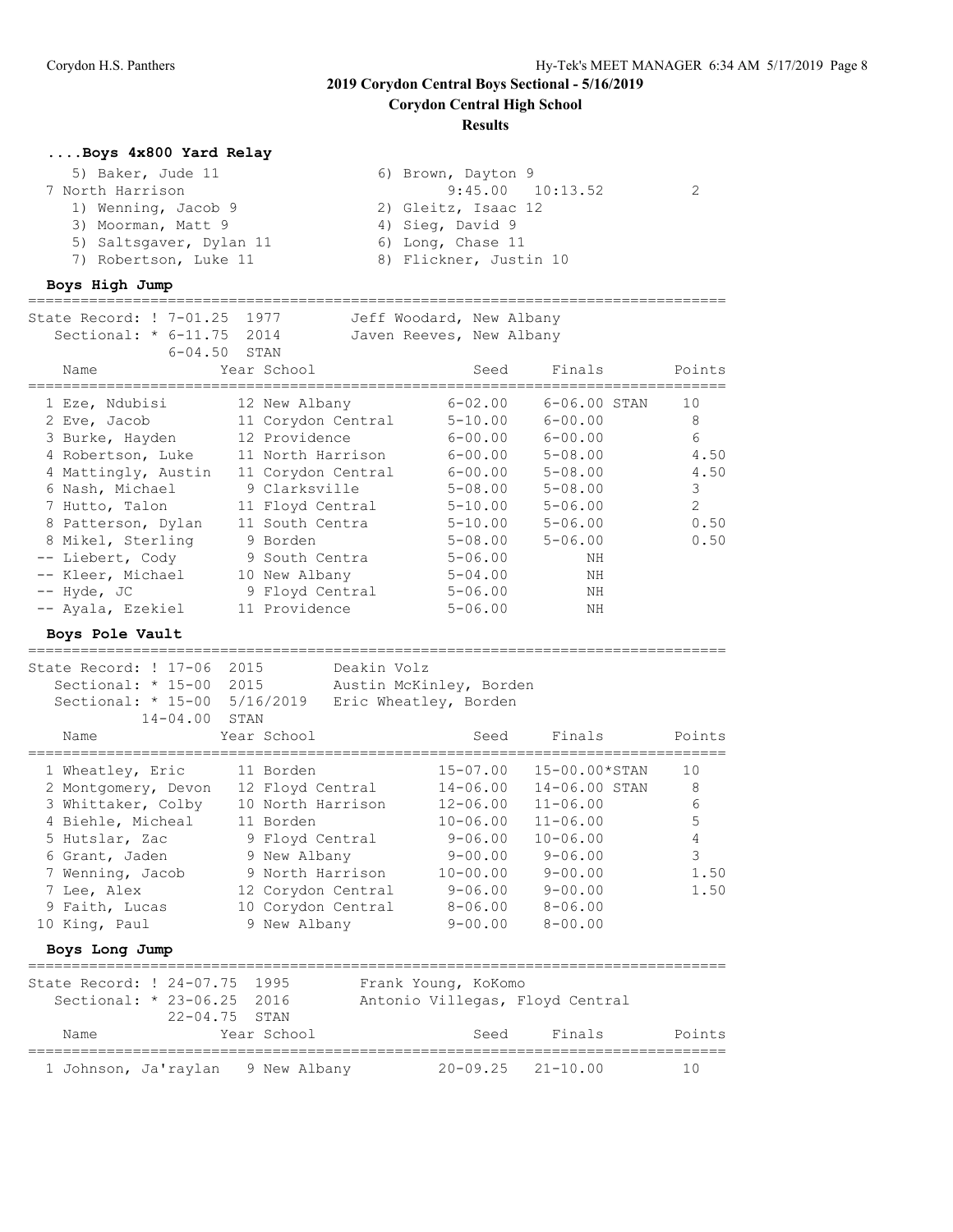**Corydon Central High School**

**Results**

## **....Boys Long Jump**

| 2 Wright, Wenkers    | 10 Floyd Central   | $20 - 05.00$ | $21 - 06.00$ | 8            |
|----------------------|--------------------|--------------|--------------|--------------|
| 3 Eve, Jacob         | 11 Corydon Central | $19 - 10.00$ | $21 - 01.50$ | 6            |
| 4 Stovall, Davaughn  | 10 New Albany      | $19 - 05.50$ | $20 - 02.50$ | 5            |
| 5 Wright, Gregory    | 12 Floyd Central   | $19 - 05.00$ | $19 - 07.50$ | 4            |
| 6 Mattingly, Austin  | 11 Corydon Central | $19 - 08.00$ | $18 - 10.50$ | 3            |
| 7 Drury, Bryce       | 12 Providence      | $19 - 01.00$ | $18 - 09.00$ | 2            |
| 8 Shouse-Schmidt, Dy | 12 North Harrison  | 18-08.00     | $18 - 06.50$ | $\mathbf{1}$ |
| 9 Edwards, Bishop    | 11 Providence      | $19 - 00.00$ | $18 - 06.50$ |              |
| 10 Despain, Kevin    | 12 Lanesville      | $17 - 01.00$ | $17 - 09.50$ |              |
| 11 Carter, Johnathon | 9 South Centra     | $16 - 00.00$ | $16 - 06.00$ |              |
| 12 Johnson, Elias    | 11 Borden          | $15 - 10.00$ | $15 - 05.00$ |              |
| 13 Bratcher, Jordan  | 12 Crawford County | $15 - 07.00$ | $13 - 10.50$ |              |

#### **Boys Shot Put**

|  | State Record: ! 66-08.50 1997                    |  |             | Jeremy Allen, Pike         |              |                |  |  |
|--|--------------------------------------------------|--|-------------|----------------------------|--------------|----------------|--|--|
|  | Sectional: * 61-00 1996                          |  |             | Ben Jackson, Floyd Central |              |                |  |  |
|  | $53 - 05.50$ STAN                                |  |             |                            |              |                |  |  |
|  | Name                                             |  | Year School | Seed                       |              | Finals Points  |  |  |
|  |                                                  |  |             |                            |              |                |  |  |
|  | 1 Sturgeon, Cameron 12 Floyd Central             |  |             | $49 - 00.00$ $50 - 04.00$  |              | 10             |  |  |
|  | 2 Stroud, Nick 12 Crawford County                |  |             | $50 - 02.00$ $49 - 08.00$  |              | 8              |  |  |
|  | 3 Mumphrey, Bryce 12 New Albany                  |  |             | 43-00.75 47-01.00          |              | 6              |  |  |
|  | 4 Price, Darius 12 New Albany                    |  |             | $44-10.50$ $46-02.00$      |              | 5              |  |  |
|  | 5 Grantz, Austin 11 Providence 46-01.50 45-11.00 |  |             |                            |              | 4              |  |  |
|  | 6 Gootee, Austin 12 Floyd Central                |  |             | 45-02.00 45-07.00          |              | 3              |  |  |
|  | 7 Wolfe, Jesse 11 Corydon Central                |  |             | $47 - 05.25$ $44 - 02.00$  |              | $\overline{2}$ |  |  |
|  | 8 Harmes, Mason                                  |  | 11 Borden   | $41 - 05.00$               | $41 - 06.00$ | 1              |  |  |
|  | 9 Harmon, Wesley 10 North Harrison               |  |             | 39-11.00                   | $39 - 03.00$ |                |  |  |
|  | 10 Gum, Jackson 11 Corydon Central               |  |             | $39 - 01.00$               | $37 - 04.00$ |                |  |  |
|  | 11 Stroud, Liam 10 Crawford County               |  |             | $36 - 01.00$               | $36 - 03.00$ |                |  |  |
|  | 12 Lawson, Blake 12 Borden                       |  |             | $37 - 04.00$               | $35 - 03.00$ |                |  |  |
|  | 13 Elder, Thomas 11 Lanesville                   |  |             | $32 - 00.00$               | $34 - 06.00$ |                |  |  |
|  | 14 Thomas, Clay 10 South Centra                  |  |             | 28-00.00                   | $30 - 07.00$ |                |  |  |
|  | 15 Kellems, Robert 12 North Harrison             |  |             | $33 - 06.00$               | $28 - 04.50$ |                |  |  |
|  | 16 Goldman, Tyler 10 Clarksville                 |  |             | 27-03.00                   | $27 - 11.00$ |                |  |  |
|  | 17 Nichols, Hunter 9 South Centra                |  |             | $28 - 00.00$ $23 - 08.00$  |              |                |  |  |
|  | -- Morgan, Jonathan 9 Lanesville                 |  |             | 32-02.00                   | ND           |                |  |  |
|  | -- Arnson, Jack 11 Providence                    |  |             | 44-02.00                   | ND           |                |  |  |
|  |                                                  |  |             |                            |              |                |  |  |

**Boys Discus Throw**

| 1993<br>State Record: ! 217-01<br>John Schulte, Hanover Central<br>Sectional: $* 203-07$<br>1996<br>Ben Jackson<br>$159 - 10$<br>STAN<br>Year School<br>Finals<br>Seed<br>Name<br>$163 - 01$ $153 - 03.00$<br>1 Sturgeon, Cameron<br>12 Floyd Central<br>$141 - 08$ $144 - 01$ , 00<br>2 Stroud, Nick<br>12 Crawford County<br>$145 - 03$ $130 - 01.00$<br>11 Borden<br>3 Harmes, Mason<br>$141 - 03$ $130 - 00.00$<br>12 Floyd Central<br>4 Gootee, Austin<br>$121 - 04$ $124 - 08.00$<br>12 Borden<br>5 Lawson, Blake<br>$127 - 04$ $122 - 02.00$<br>6 Price, Darius<br>12 New Albany<br>$115 - 06$ $114 - 09.00$<br>11 Corydon Central<br>7 Wolfe, Jesse |                 |
|-------------------------------------------------------------------------------------------------------------------------------------------------------------------------------------------------------------------------------------------------------------------------------------------------------------------------------------------------------------------------------------------------------------------------------------------------------------------------------------------------------------------------------------------------------------------------------------------------------------------------------------------------------------|-----------------|
|                                                                                                                                                                                                                                                                                                                                                                                                                                                                                                                                                                                                                                                             |                 |
|                                                                                                                                                                                                                                                                                                                                                                                                                                                                                                                                                                                                                                                             | Points          |
|                                                                                                                                                                                                                                                                                                                                                                                                                                                                                                                                                                                                                                                             | 10              |
|                                                                                                                                                                                                                                                                                                                                                                                                                                                                                                                                                                                                                                                             | 8               |
|                                                                                                                                                                                                                                                                                                                                                                                                                                                                                                                                                                                                                                                             | $6\overline{6}$ |
|                                                                                                                                                                                                                                                                                                                                                                                                                                                                                                                                                                                                                                                             | 5               |
|                                                                                                                                                                                                                                                                                                                                                                                                                                                                                                                                                                                                                                                             |                 |
|                                                                                                                                                                                                                                                                                                                                                                                                                                                                                                                                                                                                                                                             |                 |
|                                                                                                                                                                                                                                                                                                                                                                                                                                                                                                                                                                                                                                                             | $\mathcal{D}$   |
| $115 - 08$ $113 - 08.50$<br>8 Alstott, Caleb<br>11 New Albany                                                                                                                                                                                                                                                                                                                                                                                                                                                                                                                                                                                               |                 |